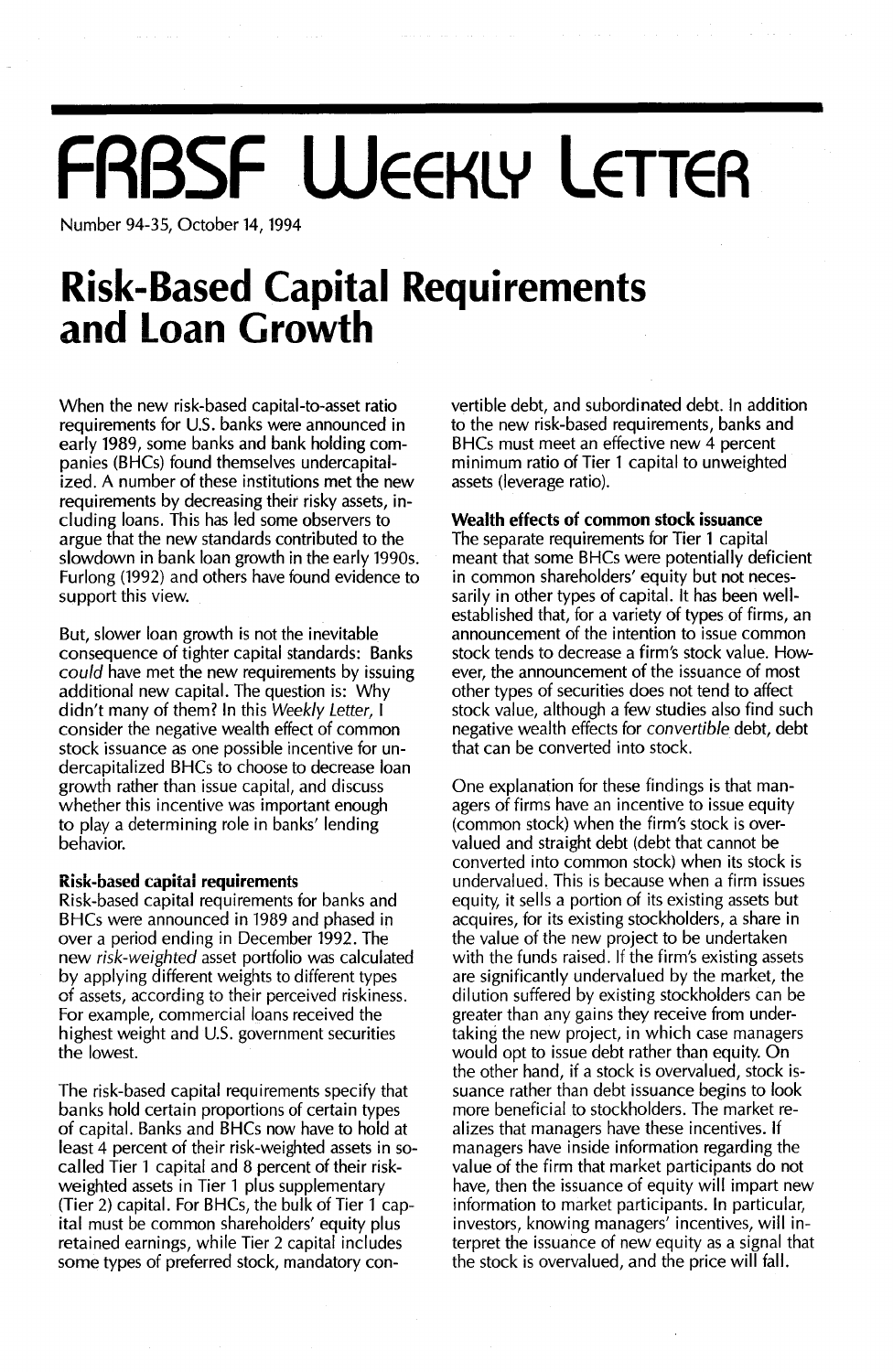## **FABSF**

In contrast, investors will interpret the issuance of new debt as a signal that the stock is undervalued, and the price will rise.

This explanation, however, does not accord with the empirical findings indicating the general lack of any wealth effect, positive or negative, from the issuance of straight debt. One explanation is that market participants think that if a firm seeks external financing by issuing stock or debt, it must be expecting lower earnings. This is because, usually, financing through the retention of earnings is less expensive than financing through issuing securities. Thus, under this explanation, issuance of debt also might be a signal that a firm's stock price is "too high."

A synthesis of these two theories would say that an equity issuance announcement would have a negative effect, while a debt issuance announcement would have an ambiguous effect on stock returns.

#### **Evidence for banks**

Several studies indicate that, in the past, banking organizations experienced negative wealth effects in connection with their common stock issuances. However, some have argued that this effect may have diminished or disappeared in the early 1990s, with the phasing in of risk-based capital requirements. The reason is that market participants who observe a bank issuing new equity in a tighter regulatory environment may not conclude that the bank's managers think the stock is overvalued. Instead, they may think that the bank simply is under regulatory pressure to raise capital.

But this reasoning overlooks a capital deficient bank's option to decrease asset growth relative to the growth in capital achieved through retained earnings. Thus, by issuing new equity instead of reducing asset growth, a bank may still signal that its stock is overvalued.

**To investigate vvhethei the negative vvealth effect of** common stock issuance may still have been at work among banks in the early 1990s, I looked at the stock market's response to BHCs' announcements of upcoming common stock issuances during the period. I found that, on average, a BHC's announcement of an impending issuance of new common stock decreases its common stock returns by about 1.6 percentage points (see Laderman 1994). The size of this effect is very similar to what others have found for other types

of firms and for BHCs in earlier periods. In contrast, I found that announcements concerning the issuance of other types of securities that are included in Tier 2 capital do not decrease stock returns.

#### **Consequences for loan growth**

If BHCs witness a decrease in the value of their outstanding stock when they announce that they will issue new stock, then they may avoid issuing new stock unless they have sufficiently attractive lending opportunities. Therefore, BHCs trying to raise their risk-weighted Tier 1 capital ratios or leverage ratios to meet the regulatory minima may have strongly favored decreasing asset growth over issuing new common stock. On the other hand, if the stock price impact is a decisive factor, BHCs that could meet the requirements by issuing Tier 2 capital (given their asset size) might not have had as strong an incentive to decrease asset growth.

Of particular interest is the effect that the new risk-based capital requirements might have had on loan growth. Among all bank assets, commercial and consumer loans receive the highest risk weight. Therefore, a reduction in loan growth will decrease growth in risk-weighted assets more than will reductions in growth in other types of assets, like government securities. For this reason, we might expect loan growth to have been particularly affected by the new capital requirements. In addition, we want to examine loan growth because of its potential to affect economic growth generally.

To investigate whether the negative effect of common stock issuance might have resulted in reduced loan growth, I compared loan growth across three groups of BHCs (Laderman 1994). The first group, "unaffected" BHCs, included those with enough of the various types of capital in December 1990 that they already met all three capital ratio minima that were due to be fully phased in in December 1992. The second group, **"Tiei 2 deficient" BHes, included those with** the choice of issuing either Tier 1 capital (common stock) or Tier 2 capital or decreasing asset growth. The third group, "Tier 1 deficient" BHCs, either had to issue new common stock or decrease asset growth.

The difference in average loan growth rates between unaffected and Tier 2 deficient BHCs on the one hand and Tier 1 deficient SHCs on the other hand was striking. Unaffected and Tier 2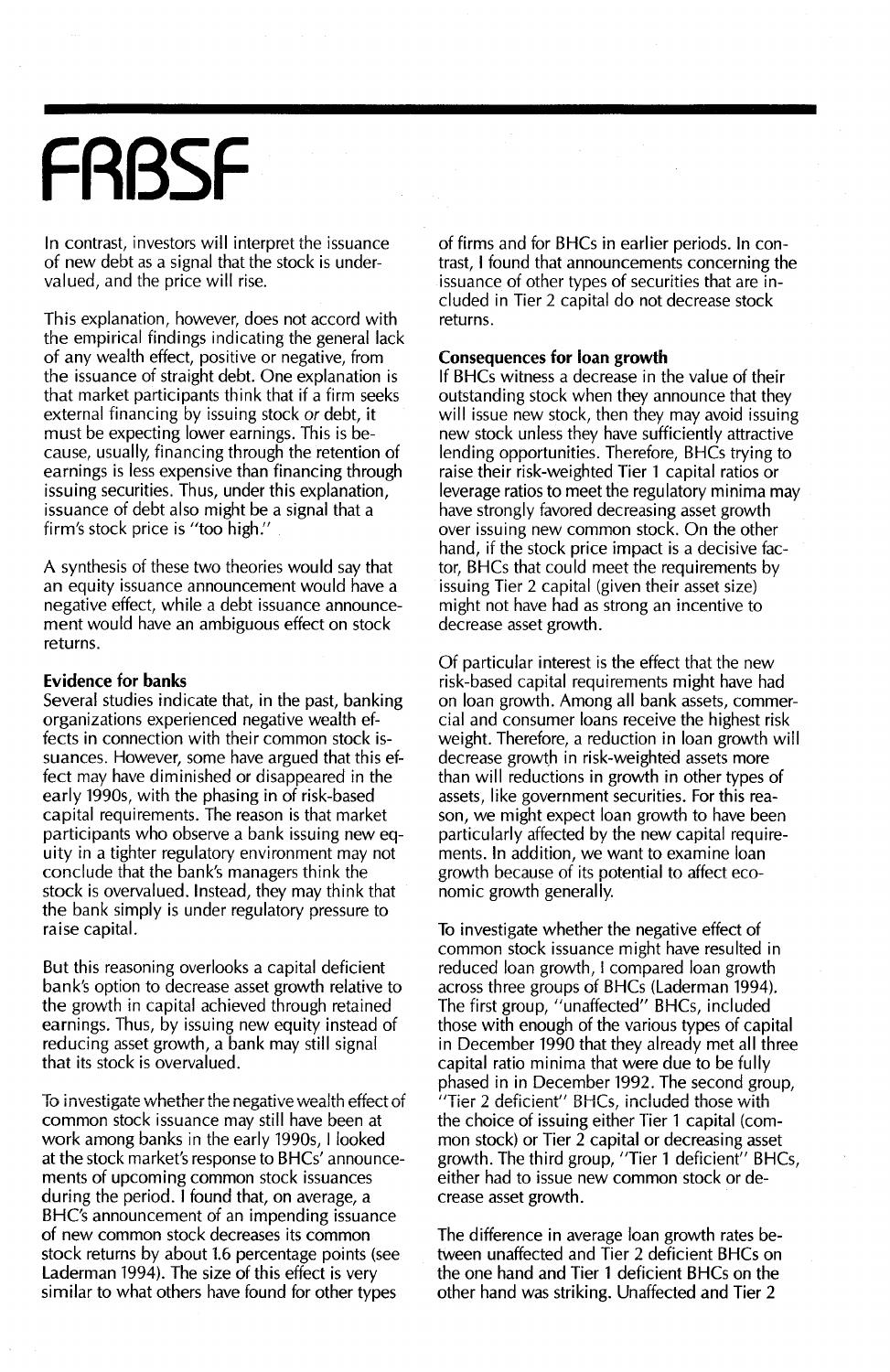deficient BHCs both showed positive average loan growth between December 1990 and December 1992, and the loan growth rates were similar: 10.3 percent for unaffected BHCs and 11.5 percent for Tier 2 deficient BHCs. In sharp contrast, on average, loans at Tier 1 deficient BHCs *shrank* by 12.6 percent over the same period.

I investigated the possibility that other factors affected relative loan growth rates at Tier 2 deficient and Tier 1 deficient BHCs. For example, Tier 1 deficient BHCs may all have faced unusually weak loan demand. Or, perhaps BHCs avoided issuance of *any* type of capital, and Tier 1 deficient BHCs' reduced loan growth was simply because they were more severely undercapitalized. However, even after controlling for loan demand and the size of the BHC's largest capital deficiency (taking into account all three types of capital ratios), the sharp difference in loan growth rates remained. Also, the size of the difference was found to be statistically significant.

#### **Conclusion**

After the announcement of the new risk-based capital requirements in 1989, bank loan growth decreased for a period. Previous researchers have found some evidence to link the two events, essentially arguing that numerous banks and BHCs anticipated being undercapitalized and raised their capital-to-assets ratios by decreasing loan growth.

What has been missing from this story is an explanation of why banks should have avoided new capital issuance. In this *Weekly Letter,* we have seen that BHCs, as well as other types of firms, appear to experience a drop in their stock prices when they announce new issuances of common stock. Such an effect may help to explain a preference for decreasing loan growth rather than issuing new equity. BHCs with inadequate common shareholders' equity experienced a sharp drop in loans between year-end 1990 and yearend 1992. On the other hand, no negative stock price effects seem to follow from announcing issuances of non-common stock regulatory capital. And, indeed, capital deficient BHCs that were not short on common shareholders' equity in particular experienced loan growth comparable to that of BHCs that had no capital deficiency at all.

One interpretation of these results is that, had the risk-based capital rules not included a requirement for a certain level of common shareholders' equity, loan growth for the Tier 1 capital deficient BHCs would have been considerably higher. But, this does not necessarily mean that requirements for common shareholders' equity should be reduced or eliminated. This type of capital arguably provides the best protection to the deposit insurance fund in case of bank failure. However, it does mean that if we are concerned about the flow of bank credit to the economy, we might want to take these results into account in weighing the likely costs and benefits of the design and enforcement of capital regulations.

#### Elizabeth Laderman Economist

#### References

- Furlong, Frederick T. 1992. "Capital Regulation and Bank Lending:' Federal Reserve Bank of San Francisco *Economic Review* (Number 3) pp. 23-33.
- . Laderman, Elizabeth S. 1994. "Wealth Effects of Bank Holding Company Securities Issuance and Loan Growth Under the Risk-Based Capital Requirements." Federal Reserve Bank of San Francisco *Economic Review* (Number 2) pp. 30-41.

Opinions expressed in this newsletter do not necessarily reflect the views of the management of the Federal Reserve Bank of San Francisco, or of the Board of Governors of the Federal Reserve System.

Editorial comments may be addressed to the editor or to the author.... Free copies of Federal Reserve publications can be obtained from the Public Information Department, Federal Reserve Bank of San Francisco, P.O. Box 7702, San Francisco 94120. Phone (415) 974-2246, Fax (415) 974-3341.